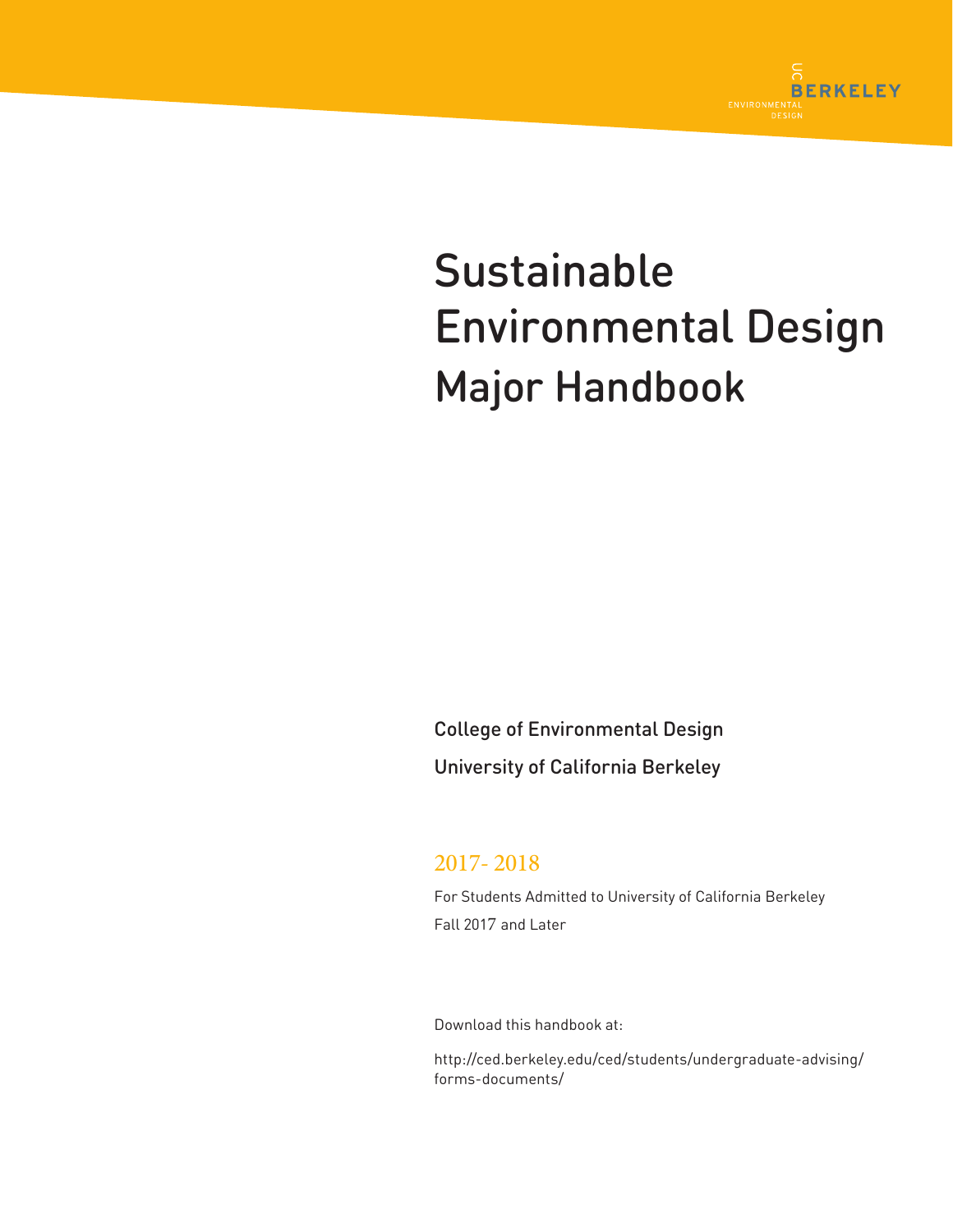## **SUSTAINABLE ENVIRONMENTAL DESIGN AT BERKELEY**

The Sustainable Environmental Design major recognizes that the emergent, multidisciplinary field of sustainability science is growing rapidly. As the world population urbanizes, the planning and design of resilient, resource-efficient, healthy and socially just cities and metropolitan regions is profoundly important. The College of Environmental Design, with its long-standing expertise in sustainable urbanism and design, is an ideal setting for an undergraduate major in sustainable environmental design, with a focus on the built environment.

The major offers students a critical understanding of the sustainability challenges facing urban regions in California and around the globe, and equips them with the technical, analytic and design tools key to devising creative solutions. Graduates have many career paths and fields of graduate study open to them. Students who complete this major will:

- 1. Understand the application of physical, biological and social science in the design of sustainable cities and metropolitan regions
- 2. Understand sustainable urban technologies and design strategies
- 3. Comprehend issues of equity and social justice as they relate to sustainable cities and regions
- 4. Evaluate and monitor the present state and future potential of built environments in terms of sustainability
- 5. Comprehend the implications of policy and institutions and their potential to shape future sustainable cities and regions

Features of the major include:

- The *gateway course*, LD ARCH 12, Environmental Science for Sustainable Development, introduces students to the scientific basis of sustainability as explored through the study of energy, water, food, natural resources and the built environment, with a focus on the application of scientific insights to sustainable development strategies. The course emphasizes hands-on learning through field-based exercises such as measurement of atmospheric particulate matter, micro-climates, channel form, aquatic insects and water quality, and direct observations of green infrastructure, green building methods, and urban agriculture.
- A *critical approaches course*, ENV DES 102 Critical Debates in Sustainable Urbanism. The course challenges students to think critically about the idea of sustainability, develop critiques of current sustainable urbanism/design practice, and envision the institutional and behavioral changes required for a more sustainable future.
- A *methods/technology course*, LD ARCH /GEOG C188 Geographic Information Systems. GIS has become a basic tool for a wide range of analytic tasks across all environmental design fields. The course addresses both GIS theory and applications, offering a dynamic analytical framework for gathering, integrating, interpreting and manipulating temporal and spatial data.
- A set of *upper division courses*, on energy and environment; deep green design; the nature of cities; planning for sustainability; ecological analysis; and sustainable cities and landscapes.
- A series of highly recommended *area concentrations* allowing students to specialize in a variety of aspects of sustainability, such as economics, business, and policy; society, culture, and ethics; resources and environmental management; design and technology.
- A *capstone workshop course*, ENV DES 106 Sustainable Environmental Design Workshop. Linking sustainability science and technology with urban form and social dynamics, the workshop requires independent and collaborative research, with an external 'client' organization, to offer innovative strategies for sustainable environmental design.

# **Important Note**

Red text in this document was not part of the original handbook. The red text is included to help provide clarity and updates for students. If you have questions, please connect with a CED academic advisor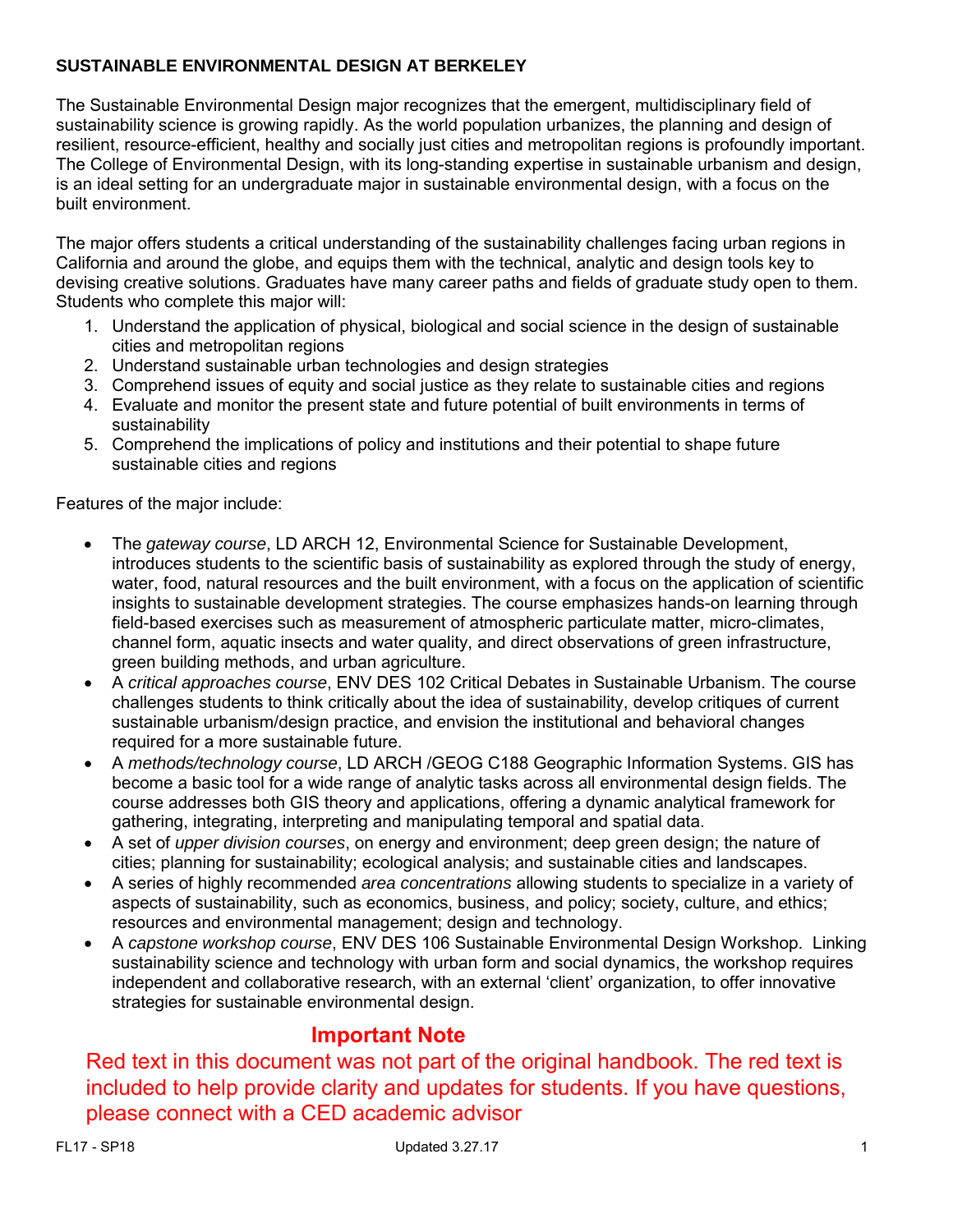## **UNDERGRADUATE ADVISING**

*FACULTY ADVISORS*

#### **Faculty Director**

**Eric Cesal** ericjcesal@berkeley.edu

**Members, Sustainable Environmental Design Committee**

Professor Louise Mozingo [Associate Professor Ka](mailto:kondolf@berkeley.edu)ren Frick

**CED Associate Dean for Undergraduate Studies,** Arcus Chair for Gender, Sexuality and the Built Environment

# **Professor Greig Crysler**

354 Bauer [Wurster Hal](mailto:jcorburn@berkeley.edu)l cgreigc@gmail.com

#### *STAFF ADVISORS*

#### **Office of Undergraduate Advising**

250 Bauer Wurster Hall 510-642-4943 For general advising questions email: cedadvising@berkeley.edu

[http://ced.berkeley.edu/ced/students/undergra](http://ced.berkeley.edu/ced/students/undergraduate-advising) [duate-advisin](http://ced.berkeley.edu/ced/students/undergraduate-advising)g

## **Sustainable Environmental Design Advisor**

**Heather Grothjan**  250 Bauer Wurster heather.grothjan@berkeley.edu

#### **[Director of CED Undergr](mailto:nantrinh@berkeley.edu)aduate Advising**

**Omar Ramirez**  250 Bauer Wurster Hall oramirez@berkeley.edu

#### **College Evaluator** (transfer work evaluation)

**[Heather Grothjan](mailto:hagstrom@berkeley.edu)**  250 Bauer Wurster heather.grothjan@berkeley.edu

#### **CED Career Counseling**

**Dinorah Meyer**  703 Bauer [Wurster Ha](mailto:nantrinh@berkeley.edu)ll

**Fall/Spring Hours** *Drop-in Hours Appointments*

Appointments: [http://tinyurl.com/CEDCareerCounseling](http://ced.berkeley.edu/ced/students/counseling-psychological-services)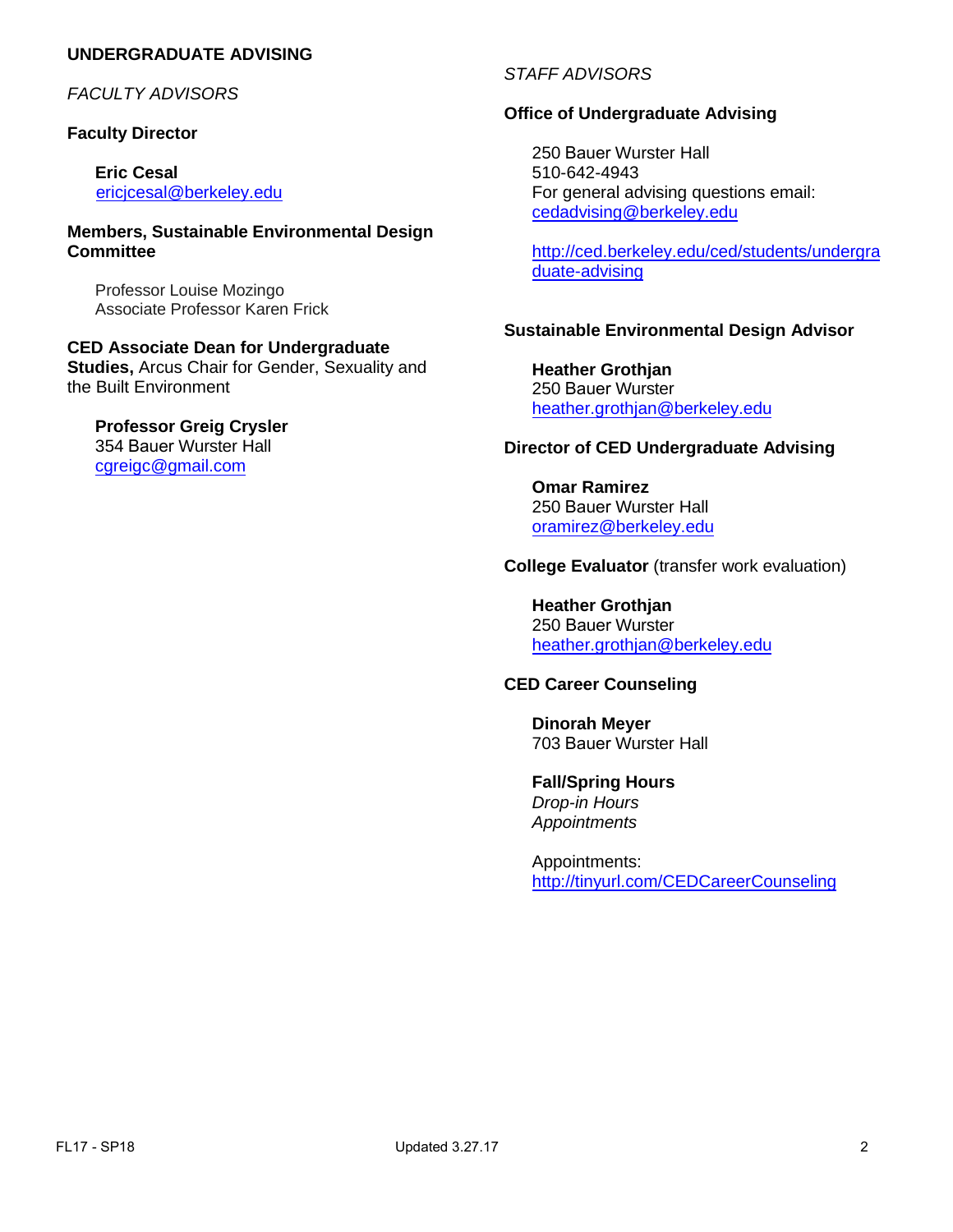#### **DEGREE REQUIREMENTS**

#### **Summary of Degree Requirements**

- **A.** University and Berkeley Campus Requirements
- **B.** CED College Requirements
- **C.** Sustainable Environmental Design Major Requirements
- **D.** General Electives (optional to reach 120 units)
- **E.** Unit and Semester Requirements

#### **A. University and Berkeley Campus Requirements**

All undergraduate students at UC Berkeley must complete:

- Entry-Level Writing
- American History and Institutions
- American Cultures

#### **B. CED College Requirements**

All undergraduates must complete the R&C requirement by the end of their fourth semester, or their enrollment will be blocked for the following semester.

- 1. Reading & Composition A & B. See the CED Advising website for more information on R&C course placement. Must be completed with a letter grade of C- or better.
- 2. Seven Course Breadth Requirement. Up to two CED courses or courses cross-listed with CED may be used to complete Seven Course Breadth (students admitted to UCB FL 13 and later only). See paragraph below for detail.
	- Social and Behavioral Sciences—choose one: ECON 1 or 2 Intro to Economics *or* ECON C3 Intro to Environmental Economics & Policy (also fulfills Lower Division Major Requirement)
	- Physical Science--Physics 7A *or* 8A (also fulfills Lower Division Major Requirement). Must be taken for a letter grade.
	- Biological Science—LD ARCH 12 (also fulfills Lower Division Major Requirement). Must be taken for a letter grade.
	- International Studies
	- Arts and Literature
	- Historical Studies
	- Philosophy and Values

For students admitted to UC Berkeley FL 13 and later, only Lower Division ENV DES courses (ENV DES 1, 4A, 4B, 4C) and Lower Division Major Requirements may simultaneously fulfill Seven Course Breadth. A course used to fulfill an Upper Division Major Requirement may not also satisfy Seven Course Breadth. Upper Division CED courses that are not fulfilling another upper division requirement may fulfill Seven Course Breadth.

No more than two CED courses or courses cross-listed with CED may be used to complete Seven Course Breadth. No more than two courses from any one academic department may be used to satisfy breadth requirements.

A Seven Course Breadth class that is also being used to complete another CED requirement must be completed with a letter grade of C- or better.

Only one of the remaining Seven Course Breadth may be taken on a Passed/Not Passed basis.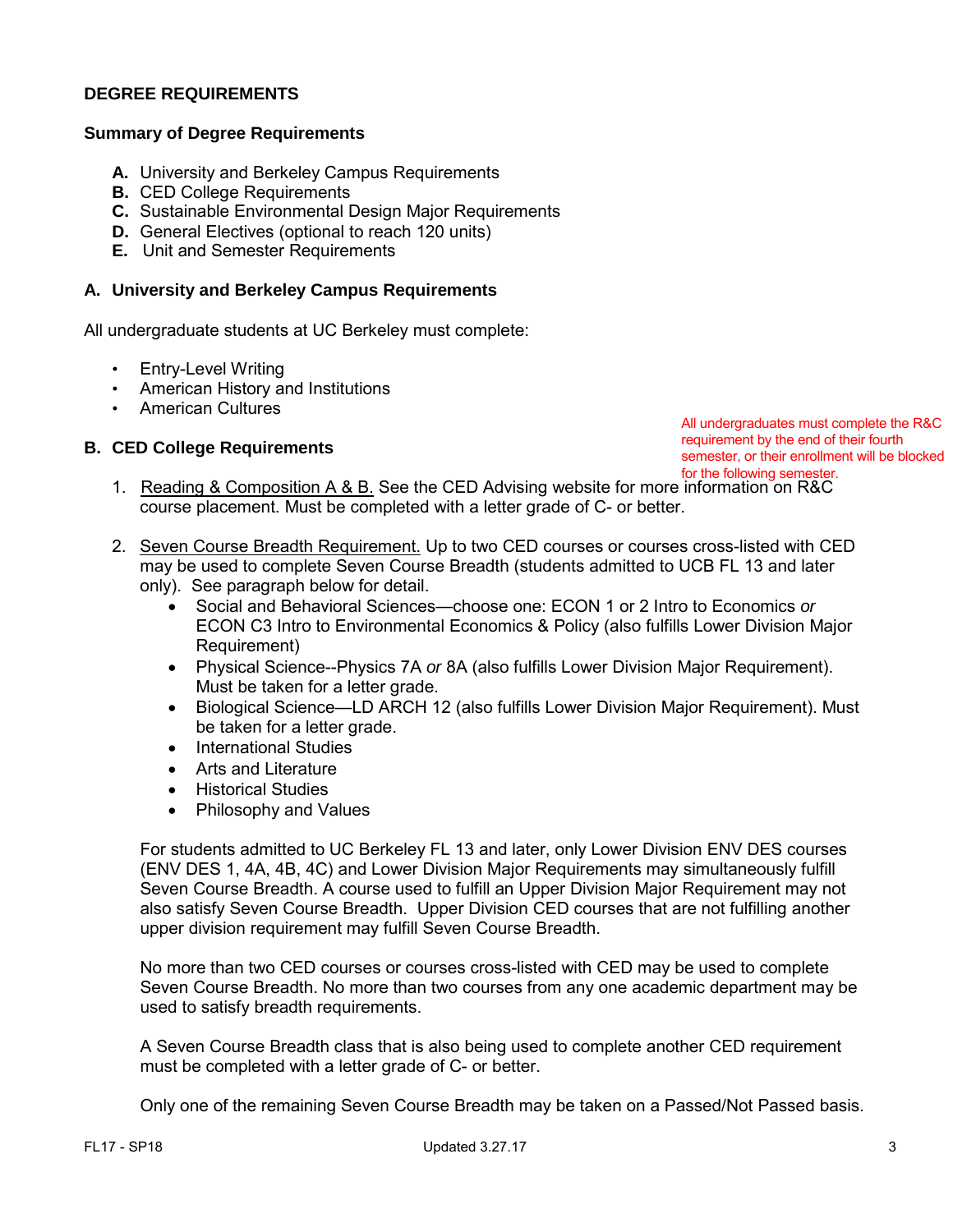For a list of courses that fulfill the Seven Course Breadth Requirement, see [http://ls](http://ls-advise.berkeley.edu/requirements/breadth7.html)[advise.berkeley.edu/requirements/breadth7.html.](http://ls-advise.berkeley.edu/requirements/breadth7.html)

International Studies breadth may be satisfied by participation in the UC Education Abroad Program or a recognized equivalent program.

CED students may apply high school exam credit (Advanced Placement, International Baccalaureate, A-Level Exam) towards many of the above requirements. See the CED website section on High School Exam Credit for more information: <http://ced.berkeley.edu/ced/students/undergraduate-advising/forms-documents/>

Students who have been away from the University for five or more years are held to the college and major requirements that are in place when they re-enroll at UCB.

- 3. Lower Division Environmental Design\* (3 courses total) Must be completed with a letter grade of C- or better.
	- ENV DES 1 People and Environmental Design
	- ENV DES 4A Design and Activism, 4B Global Cities, 4C Future Ecologies (complete 2 of 3)

Lower Division ENV DES courses (ENV DES 1, 4A, 4B, 4C) and Lower Division Major Requirements may simultaneously fulfill Seven Course Breadth. However, no more than two CED courses or courses cross-listed with CED may be used to complete Seven Course Breadth.

*Transfer students are exempt from the ENV DES 4ABC requirement.* Important update: Starting Fall 2021

ENVDES 4A, 4B, and 4C will no longer be offered. Please see advisor if you have not satisfied requirement

4. Upper Division College of Environmental Design Courses Outside SED (3 courses total). *Must be completed with a letter grade of C- or better.*

Three upper division CED courses must be taken outside the SED major (nine units minimum). Each of the three courses must be at least two units and must be within the 100-299 course number range (197, 198, 199 are excluded). This requirement can be fulfilled with courses in Architecture, Environmental Design, Visual Studies, Landscape Architecture, and City and Regional Planning but may not be one of the eight core SED courses. A course used to fulfill this requirement may *not* also be used to fulfill Seven Course Breadth.

#### **C. Sustainable Environmental Design Major Requirements**

1. Lower Division Major Requirements (5 courses total): *These courses must be completed with a letter grade of C- or better.* Courses taken to fulfill Lower Division Major Requirements may also be used to fulfill Seven Course Breadth.

> LD ARCH 12: Environmental Science for Sustainable Development MATH 16A or 1A: Analytic Geometry and Calculus STAT 2, C8 or higher: Introduction to Statistics PHYS 7A or 8A: Introductory Physics ECON 1, 2 or ENVECON C1/ ECON C3: Introduction to Economics or Introduction to Environmental Economics and Policy

2. Upper Division Sustainable Environmental Design Core – Inside College of Environmental Design courses (8 courses total):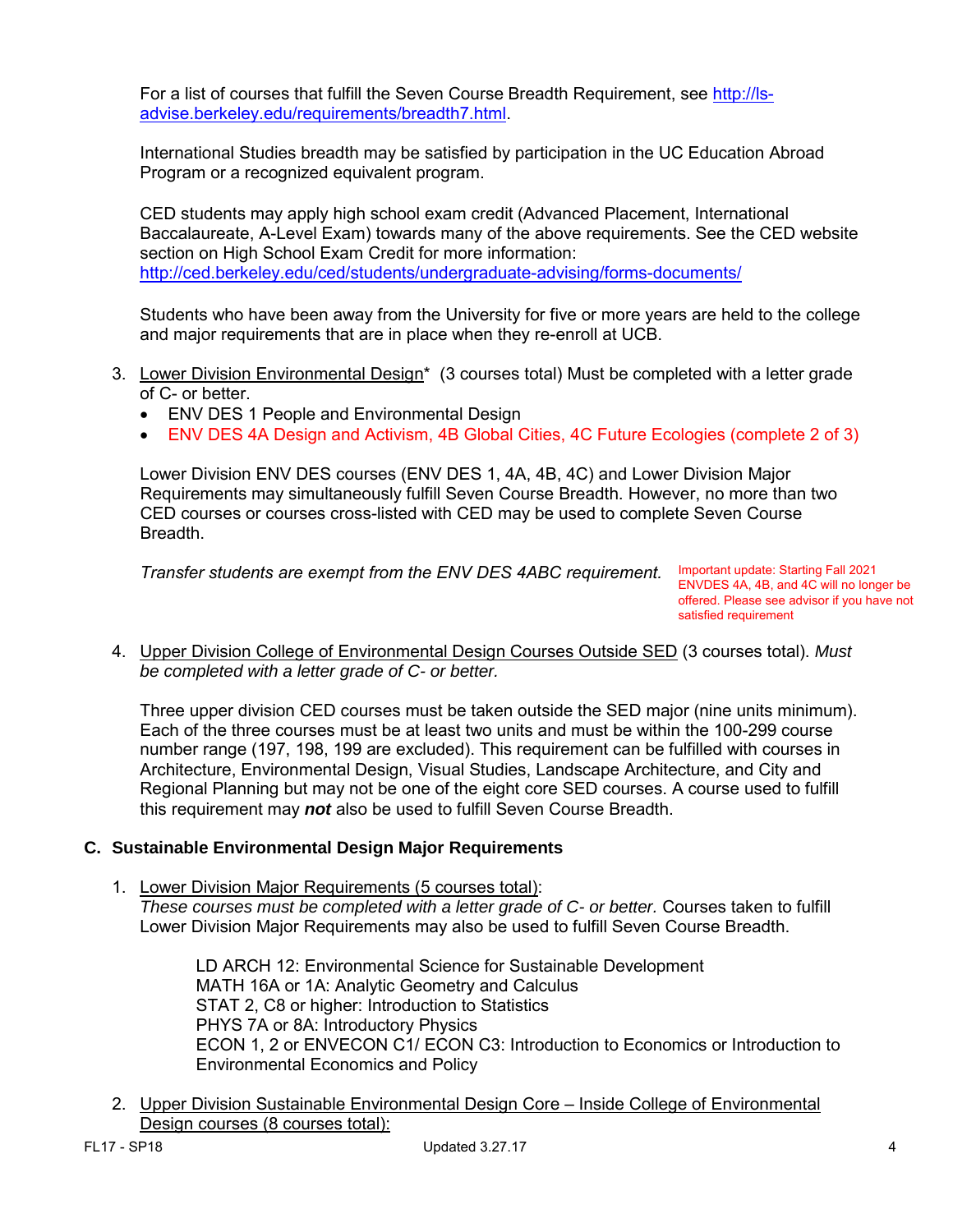You must earn a 2.0 average in Upper Division Major Requirements. A course used to fulfill an Upper Division Major Requirement may not also be used to fulfill Seven Course Breadth.

- ENV DES 100: The City: Theories and Methods (SP)
- ENV DES 102: Critical Approaches to Sustainable Urbanism & Design (FL)
- ENV DES 106: Sustainable Environmental Design Workshop (SP)
- ARCH 140: Energy and Environment (SP)
- ARCH 142 or 242: Sustainability Colloquium; must take for 2 units (FL)
- CY PLAN 119: Planning for Sustainability (FL)
- LD ARCH 110: Ecological Analysis (FL) *or* LD ARCH 130: Sustainable Cities & Landscapes (SP)
- LD ARCH /GEOG C188: Geographic Information Systems (FL)

## 3. Recommended Sustainable Environmental Design Area Concentrations

The intent of recommended area courses is to provide students with opportunities to deepen their knowledge about specific issues in sustainability. Each of the area courses focuses on an essential aspect of sustainability with the premise that urban sustainability is a multi-dimensional problem and sustainable environments emerge from the intersection of technology, design, economics, policy, and societal change.

## **Economics, Business and Policy**

- CY PLAN 113A: Economic Analysis for Planning (3)
- CY PLAN 113B: Community and Economic Development (3)
- CY PLAN 115: Urbanization in Developing Countries (4)
- ENVECON 100: Microeconomic Theory with Application to Natural Resources (4)
- ENVECON/INTAREAST C175: The Economics of Climate Change (4)
- ENE, RES 151: Politics of Energy and Environmental Policy (4)
- ENE,RES 190: Seminar in Energy, Environment, Development and Security Issues (3)
- ESPM 60: Environmental Policy, Administration, and Law (4)
- ESPM 166: Natural Resource Policy and Indigenous Peoples (4)
- ESPM 168: Political Ecology (4)
- ESPM 169: International Environmental Politics (4)
- ESPM C193A/EDU C193A: Environmental Education (3)
- PUB POL 182: Environment & Technology from the Policy & Business Perspective (4)
- UGBA 107: The Social, Political, and Ethical Environment of Business (3)
- UGBA 180: Introduction to Real Estate and Urban Land Economics (3)

## **Society, Culture and Ethics**

- ANTHRO 137: Energy, Culture and Social Organization (4)
- ARCH 110AC: The Social and Cultural Basis of Design (4)
- ARCH 133: Architectures of Globalization: Contested Spaces of Global Culture (3); check Class Schedule - not offered on a regular basis.
- CY PLAN 118AC: The Urban Community (4)
- ENE, RES 100: Energy and Society (4)
- ENE, RES 101: Ecology and Society (3)
- ESPM 155: Sociology of Natural Resources (4)
- ESPM 168: Political Ecology (4)
- ESPM 151: Society, Environment, and Culture (4)
- ESPM 161: Environmental Philosophy and Ethics (3)
- ESPM 163AC: Environmental Justice: Race, Class, Equity, & the Environment (4)
- ESPM C167/PUBHEAL C160: Environmental Health and Development (4)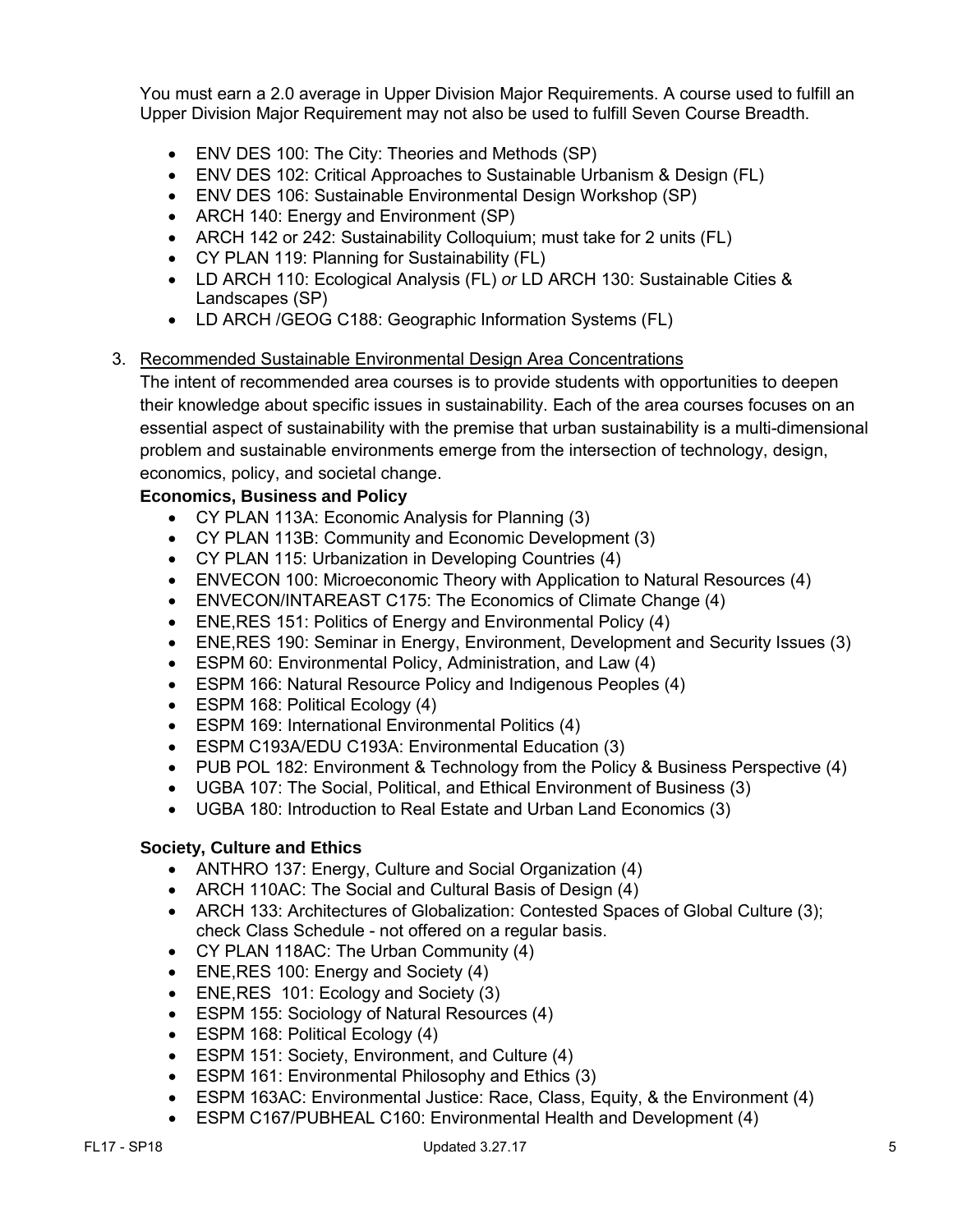- LD ARCH 140: Social and Psychological Factors in Open Space Design (3)
- LD ARCH 141AC: The American Landscape: Multicultural Difference and Diversity. (3)
- SOCIOL 123: Corporate Social Responsibility and Green Business (4)
- SOCIOL 128: Society and the Environment (4)

#### **Environmental Planning and Management**

- ENE,RES 102: Quantitative Aspects of Global Environmental Problems (4)
- EPS 170AC: Crossroads of Earth Resources and Society (4)
- ESPM 50AC: Introduction to Culture and Natural Resource Management (4)
- ESPM 102C: Resource Management (4)
- ESPM 102D: Resource and Environmental Policy (4)
- ESPM 117: Urban Garden Ecosystems (4)
- INTEGBIO 152: Environmental Toxicology (4)
- LD ARCH 122: Hydrology for Planners (4) \*instructor consent required
- LD ARCH 289: Applied Remote Sensing (3) \*instructor consent required

#### **Design and Technology**

- ARCH 11A (formerly ENV DES 11A): Introduction to Visual Representation and Drawing. (4)
- ARCH 11B (formerly ENV DES 11B): Introduction to Design (5)
- ARCH 105: Deep Green Design (4)
- ARCH 122: Principles of Computer Aided Architectural Design (4); check Class Schedule - not offered on a regular basis.
- ARCH 130: Introduction to Architectural Design Theory and Criticism (4)
- ARCH 149/249: Special Topics in Energy and Environment (2-4)
- ARCH 160: Introduction to Construction (4)
- CY PLAN/ARCH C111: Introduction to Housing: An International Survey (3)
- CY PLAN C114/CEE154: Introduction to Urban and Regional Transportation (3)
- CY PLAN 116: Urban Planning Process--The Undergraduate Planning Studio (4)
- CY PLAN 140: Urban Design: City-Building and Place-Making (3)
- ENE,RES 175: Water and Development (4)
- ENV DES 104: Design Frameworks (3)
- GEOG 125: The American City (4)
- INFO 146: Foundations of New Media (3)
- LD ARCH 1: Drawing a Green Future: Fundamentals of Visual Representation and Creativity (4)

Students who have been away from the University for five or more years are held to the college and major requirements that are in place when they re-enroll at UCB.

#### **D. General Electives**

Students may need to take additional courses to reach the 120 units required for graduation.

#### **E. Unit and Semester Requirements**

The Bachelor of Arts degree in the College of Environmental Design requires the successful completion of at least 120 semester units of courses subject to certain rules: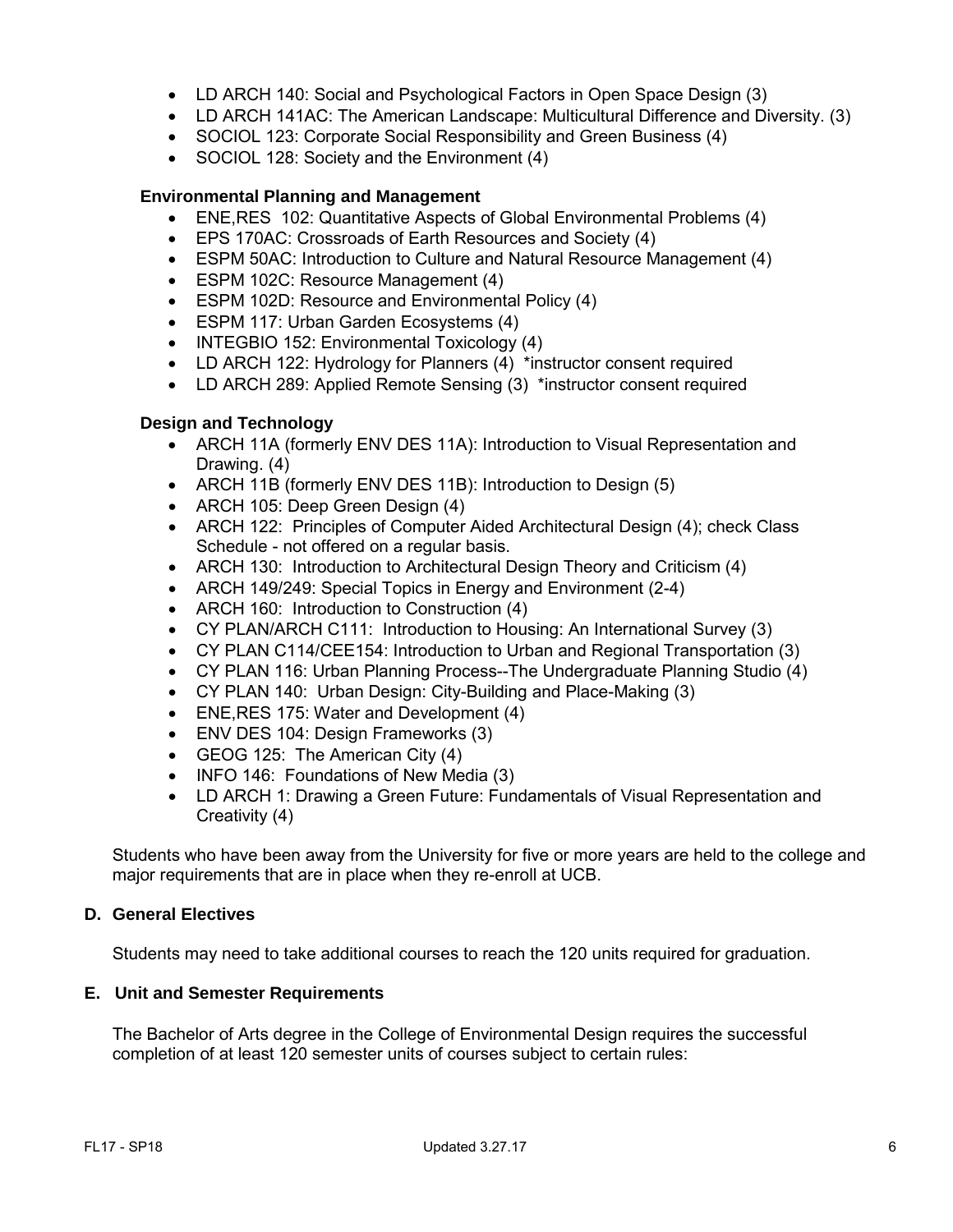- A maximum of 16 units of Special Studies coursework (courses numbered 97, 98, 99, 197, 198, or 199) is allowed towards the 120 units; a maximum of four is allowed in a given semester; only upper division students (60 or more units completed) may enroll in 197, 198, or 199 coursework.
- A maximum of 4 units of Physical Education from any school attended will count towards the 120 units.
- Students may receive unit credit for courses graded P (including P/NP units taken through EAP) up to a limit of one-third of the total units taken and passed on the Berkeley campus at the time of graduation.
- No more than 60 units from a single department can be used towards this 120 minimum.

#### **Unit Minimum**

CED students must enroll in at least 12 units each fall and spring semester. *(Students entering UCB with no prior units would need to complete 15 units per semester to graduate in four years.)*

#### **Semester Limit**

Students admitted as freshmen must graduate within eight fall/spring semesters at UC Berkeley. Students admitted as transfer students must graduate within four fall/spring semesters at UC Berkeley. EAP and UCDC count towards this semester limit; summer session, UC Extension, and study abroad through non-UC programs do not. Students approved for simultaneous degrees in two colleges may be granted an additional semester.

#### **Senior Residence Requirement**

After reaching senior status (with 90 semester units earned), students must be registered in the College of Environmental Design and must complete at least 24 of the remaining 30 units in at least two semesters in residence at UC Berkeley as CED students. To count as residence, a semester must consist of at least six passed units. [Intercampus Visitor,](http://ls-advise.berkeley.edu/faq/icv.html) [Education Abroad Program,](http://ls-advise.berkeley.edu/faq/eap.html) UC [Berkeley-Washington Program,](http://ucdc.berkeley.edu/) and [UC Berkeley Extension](http://extension.berkeley.edu/) units are **not** applied to this requirement.

Students may use [Berkeley Summer Sessions](http://summer.berkeley.edu/mainsite/index.lasso) to satisfy one semester of the Senior Residence Requirement, provided that six units of course work are completed.

#### **Modified Senior Residence Requirement**

Participants in the [UC Berkeley-Washington Program](http://learning.berkeley.edu/ucdc/) or a fall, spring or summer [UC Education](http://ls-advise.berkeley.edu/faq/eap.html)  [Abroad Program](http://ls-advise.berkeley.edu/faq/eap.html) (EAP) that consists of 6 or more units may meet a Modified Senior Residence Requirement by completing 24 (excluding EAP) of their final 60 semester units in residence. At least 12 of these 24 units must be completed after senior status (90 units) is reached.

Most students automatically fulfill the residence requirement by attending classes here for four years. In general, there is no need to be concerned about this requirement, unless you go abroad for a semester or year or want to take courses at another institution or through University Extension during your senior year. In these cases, you should make an appointment to see an adviser to determine how you can meet the Senior Residence Requirement.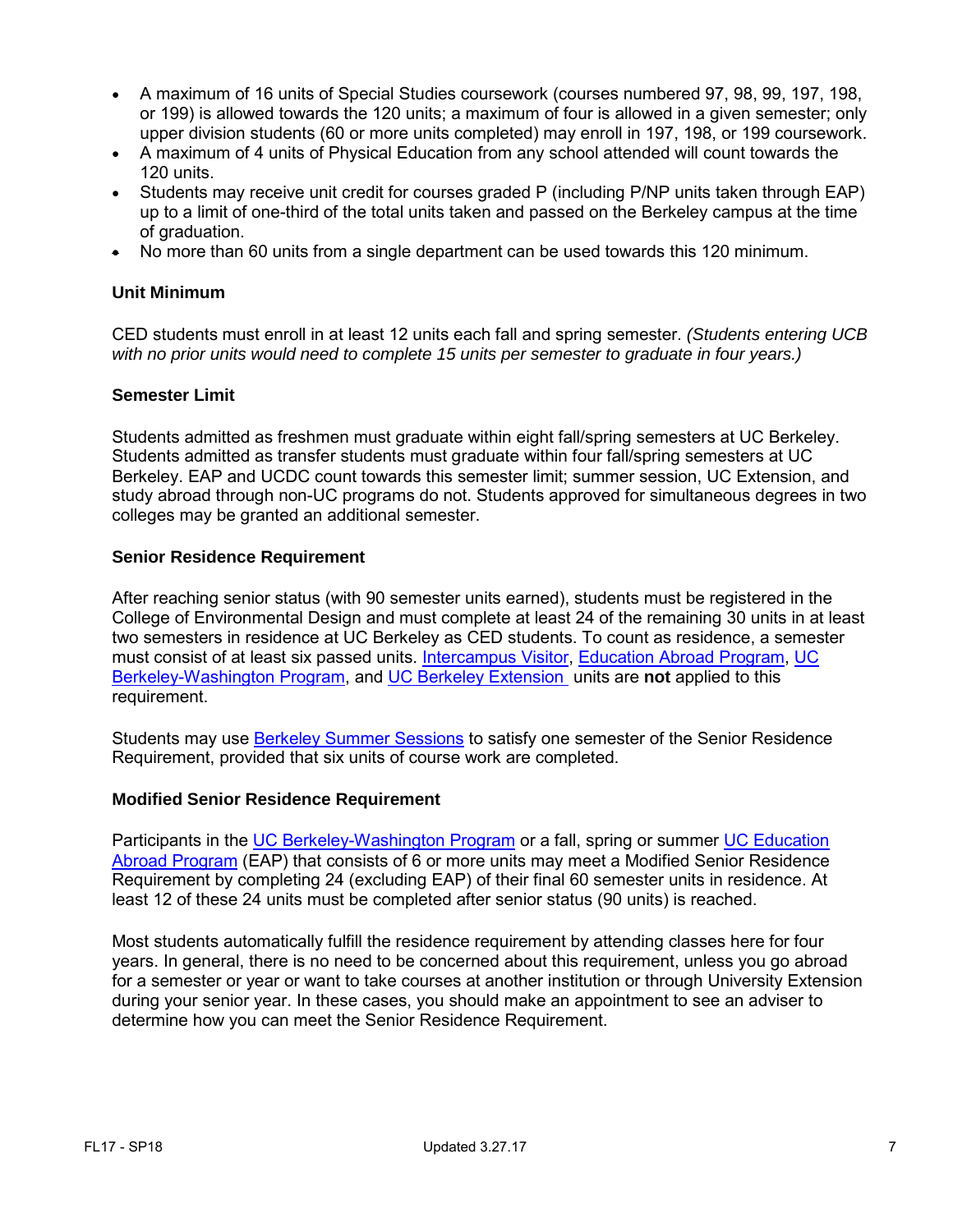## **Fulfilling Requirements with Transfer Coursework**

Students may use transfer work, including courses taken via Study Abroad, to fulfill CED requirements, within the following limits (please consult your major advisor for more information):

- Upper Division **Major** Requirements: Up to two courses taken elsewhere may be applied, if deemed transferable by the Office of Undergraduate Admissions and approved by the faculty adviser for your major.
- Upper Division **CED Outside the Major**: Up to two courses taken elsewhere may be applied, if deemed transferable by the Office of Undergraduate Admissions and approved by CED's Dean's Conference.
- Upper Division **CED Minor** Requirements: Up to two courses taken elsewhere may be applied, if deemed transferable by the Office of Undergraduate Admissions and approved by the faculty adviser for your minor.
- **CED Breadth Requirements**: All requirements can be potentially fulfilled by courses taken elsewhere, if deemed transferable by the Office of Undergraduate Admissions and approved for breadth by the college (courses must be at least three units each).

To submit a request, please refer to the [CED Forms & Documents](http://ced.berkeley.edu/ced/students/undergraduate-advising/forms-documents/) page and complete the form located under Transfer Credit Evaluation: "CED Course Substitution Process-Current Students (Including Study Abroad)."

## **Concurrent Enrollment**

Concurrent enrollment for enrolled Berkeley students is defined as a student being enrolled in courses at UC Berkeley during a Fall or Spring semester, while also being enrolled in courses at another school such as a California community college. Students who wish to take courses concurrently must seek approval from CED Advising four weeks prior to the first day of instruction. Students who do not have approval from CED Advising will not be approved to post transferrable units to their UC Berkeley academic transcript. Only summer session enrollment does not require approval from CED Advising.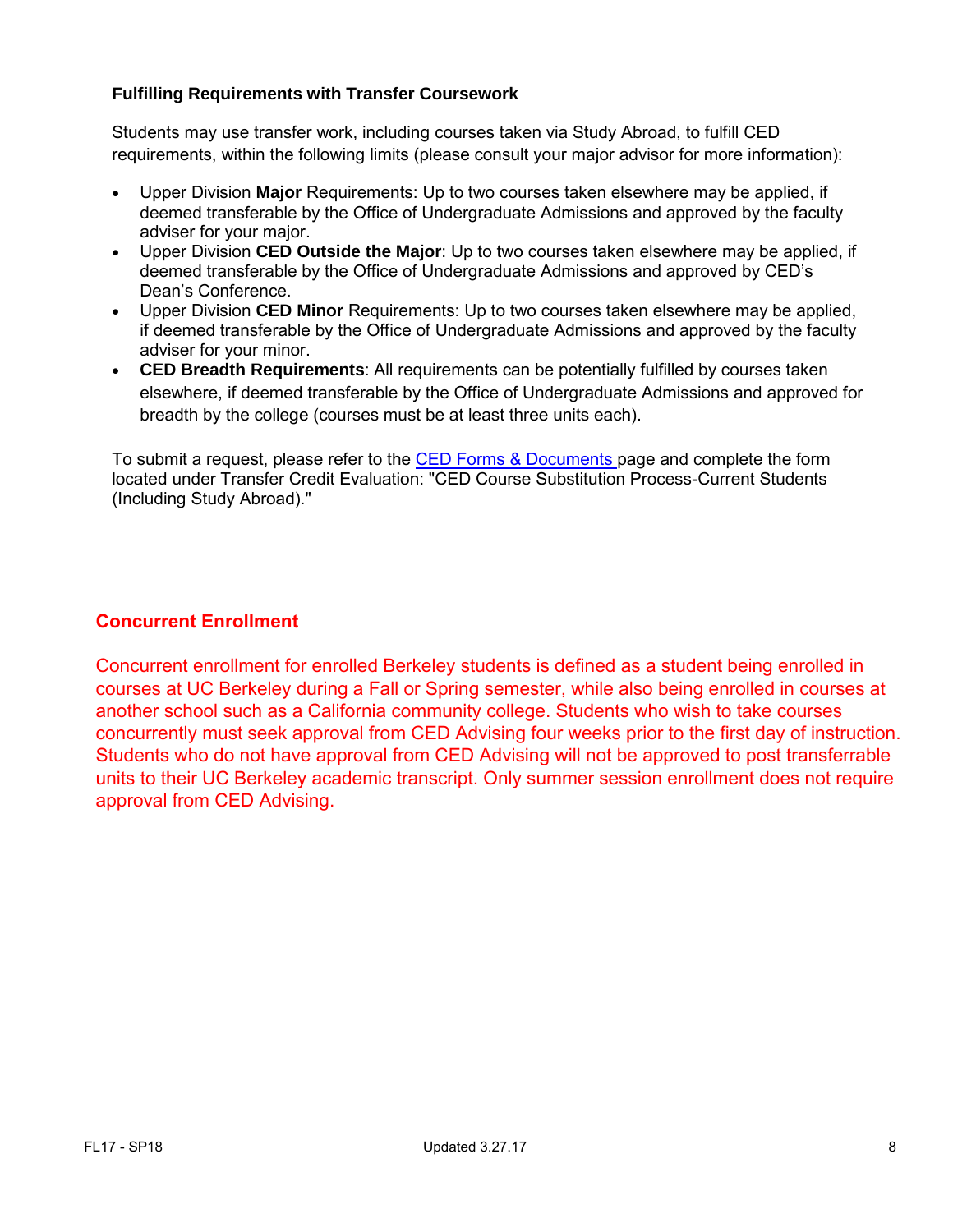## **SAMPLE GRADUATION PLAN**

#### **FRESHMAN**

| <b>Fall Semester</b>                                                   | <b>Units</b> | <b>Spring Semester</b>  | Unit        |
|------------------------------------------------------------------------|--------------|-------------------------|-------------|
| R&C A                                                                  | 4-6          | R&C B                   |             |
| <b>ENV DES 1: People and Environmental</b><br>Design                   | 3            | ENV DES 4A/B/C*         | 3           |
| LD ARCH 12 / BS Breadth #1: Env<br>Science for Sustainable Development | 4            | PHYS 8A / PS Breadth #2 |             |
| MATH 16A                                                               | 3            | Breadth #3              | $3 - 4$     |
| <b>TOTAL</b>                                                           | 14-16        | <b>TOTAL</b>            | $14-$<br>15 |

#### **SOPHOMORE**

| <b>Fall Semester</b> | <b>Units</b> | <b>Spring Semester</b>  | Unit    |
|----------------------|--------------|-------------------------|---------|
|                      |              |                         | S       |
| ENV DES 4A/B/C*      | 3            | Econ 1 / SBS Breadth #6 | 4       |
| STAT <sub>2</sub>    | 4            | ENV DES 4A/B/C*         | 3       |
| Breadth #4           | $3 - 4$      | Breadth #7              | $3 - 4$ |
| Breadth #5           | $3 - 4$      | Elective                | $1 - 4$ |
| <b>TOTAL</b>         | $13 - 15$    | <b>TOTAL</b>            | $12 -$  |
|                      |              |                         | 15      |

*\*Complete 2 of 3 from ENV DES 4A, 4B, 4C*

## **JUNIOR**

| <b>Fall Semester</b>                     | Units     | <b>Spring Semester</b>                  | Unit    |
|------------------------------------------|-----------|-----------------------------------------|---------|
|                                          |           |                                         |         |
| ENV DES 102: Critical Debates in         | 3         | ARCH 140: Energy and Environment        |         |
| Sustainable Urbanism                     |           | (Physics 8A is prerequisite)            |         |
| LD ARCH 110: Ecological Analysis (must   | 3         | LD ARCH 130: Sustainable Landscapes and | Δ       |
| take LD ARCH 110 or 130)                 |           | Cities (must take LD ARCH 110 or 130)   |         |
| CY PLAN 119: Planning for Sustainability | 3         | Recommended SED Area Concentration #2   | $2 - 4$ |
| Recommended SED Area Concentration       | $2 - 4$   | CED Upper Div Non-Major #2              | $2 - 4$ |
| #1                                       |           |                                         |         |
| CED Upper Div Non-Major #1               | $2 - 4$   |                                         |         |
| <b>TOTAL</b>                             | $13 - 17$ | <b>TOTAL</b>                            | $12-$   |
|                                          |           |                                         | 16      |

#### **SENIOR**

| <b>Fall Semester</b>                                         | Units     | <b>Spring Semester</b>                                               | Unit<br>s |
|--------------------------------------------------------------|-----------|----------------------------------------------------------------------|-----------|
| ARCH 142 or 242: Sustainability<br>Colloquium                |           | ENV DES 100: the City: Theories and<br>Methods in Urban Studies      | 4         |
| LD ARCH /GEOG C188: Geographic<br><b>Information Systems</b> | 4         | ENV DES 106 (Capstone): Sustainable<br>Environmental Design Workshop | 4         |
| Recommended SED Area Concentration<br>#3                     | $2 - 4$   | Recommended SED Area Concentration #4                                | $2 - 4$   |
| CED Upper Div Non-Major #3                                   | $2 - 4$   | Elective, if needed to reach 12 units                                | $0 - 2$   |
| <b>TOTAL</b>                                                 | $12 - 14$ | <b>TOTAL</b>                                                         | 12        |

NOTE: Students must complete 120 units to graduate.

While each student's plan will vary depending on interests, the junior and senior course plans are fixed for SED majors. See your adviser if you are interested in applying for graduate school, studying abroad,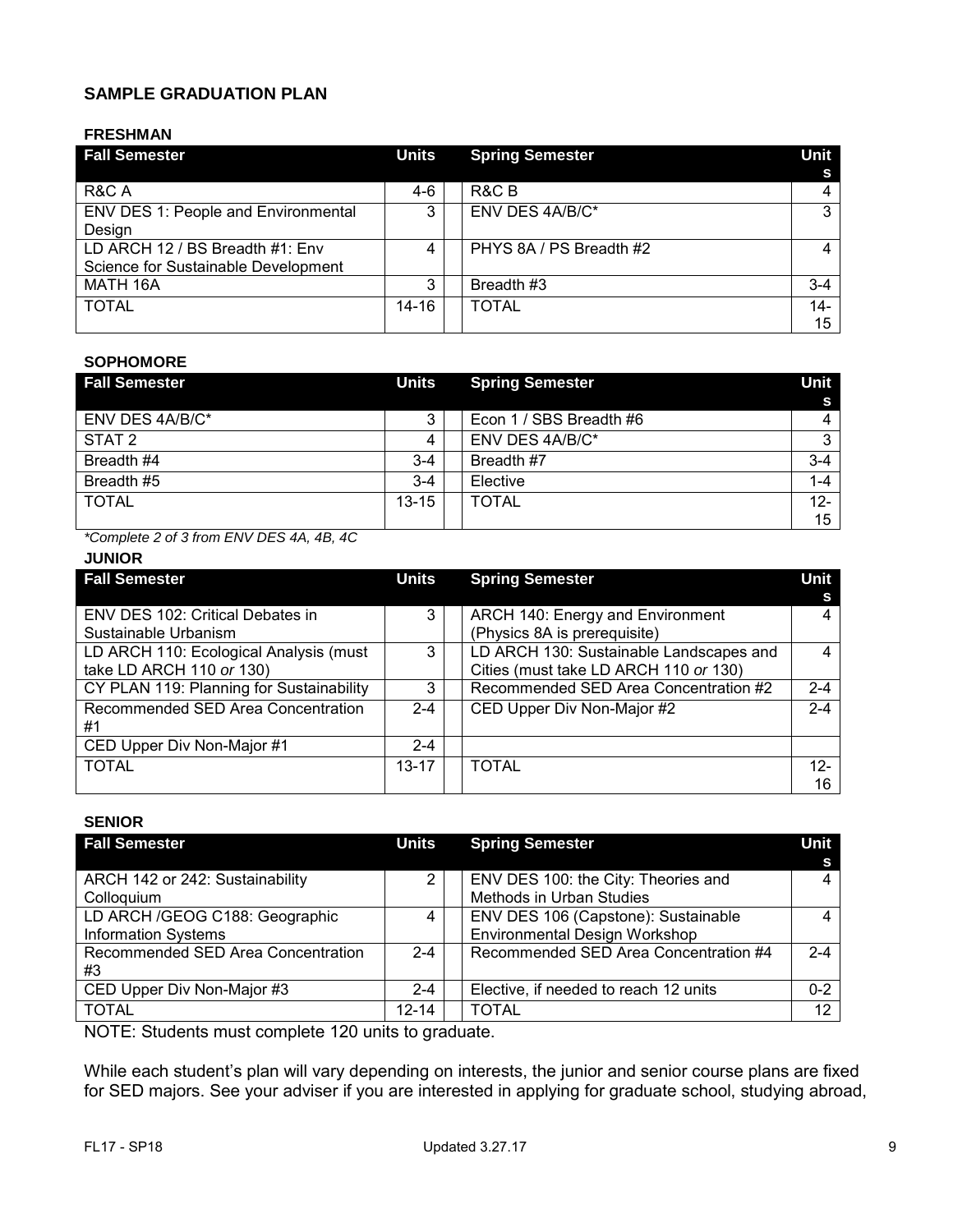attending summer school, pursing a minor or second major, etc. *See end of Major Handbook for sample plan including study abroad sophomore year.*

#### **GRADE REQUIREMENTS**

- A 2.0 UC GPA is required for graduation.
- A 2.0 GPA within the major is required at time of graduation.

#### **GRADUATING WITH HONORS**

To graduate with distinction, you must meet the grade-point average (GPA) requirement and complete at least 50 units in residence at Berkeley (this may include UCB Extension XB units and up to 20 units from UCDC or EAP), of which 43 units must be letter-graded (not including physical education activities courses). *Transfer students must make sure they complete 50 units at Berkeley to qualify for honors.*

Your GPA in all letter-graded courses taken at Berkeley must be equal to or higher than the GPA established for honors in the year in which you graduate. These GPA cut-offs change slightly each year and are posted on the CED website.

#### **DEADLINES AND POLICIES**

See the CED advising website for the most up-to-date information: <http://ced.berkeley.edu/ced/students/undergraduate-advising/>

#### **CED MINORS**

Minors offered by the college of Environmental Design include:

- [Architecture](http://arch.ced.berkeley.edu/programs/undergraduate/minors/arch)
- [City & Regional Planning](http://dcrp.ced.berkeley.edu/programs/undergraduate/minor_cityplanning)
- [Environmental Design and Urbanism in Developing Countries](http://arch.ced.berkeley.edu/programs/undergraduate/minors/envdesigndevcountries)
- [Geospatial Information Science and Technology](http://gis.berkeley.edu/students/minor) (College of Natural Resources for paperwork and advising)
- [History & Theory of Landscape Architecture & Environmental Planning](http://laep.ced.berkeley.edu/programs/undergraduate/minors/historytheorylaep)
- [History of the Built Environment](http://arch.ced.berkeley.edu/programs/undergraduate/minors/historybuiltenv)
- [Social & Cultural Factors in Design](http://arch.ced.berkeley.edu/programs/undergraduate/minors/socialcultfactors)
- [Sustainable Design](http://laep.ced.berkeley.edu/programs/undergraduate/minors/sustainabledesign) (not available to SED majors)

Minors generally consist of five upper division courses plus any lower division prerequisites to those courses. Any course taken for your minor may also be used to fulfill major and upper division CED nonmajor requirements. Courses used to fulfill a breadth requirement may also be used to satisfy a minor requirement. Students may use the non-CED version of an approved CED cross-listed course to complete a minor. See [CED Minors](http://www.ced.berkeley.edu/advising/continuingstudents/degreereqs#minor) on the web for more information.

The *CED Request to Add Minor* form is available in the Minors section of CED [Forms & Documents](http://ced.berkeley.edu/ced/students/undergraduate-advising/forms-documents/) and is required to declare a minor. The *CED Minor Completion Form* must be completed by your last semester if you want your CED minor to show on your transcript.

CED students may pursue minors in any of the other undergraduate schools and colleges at UC Berkeley.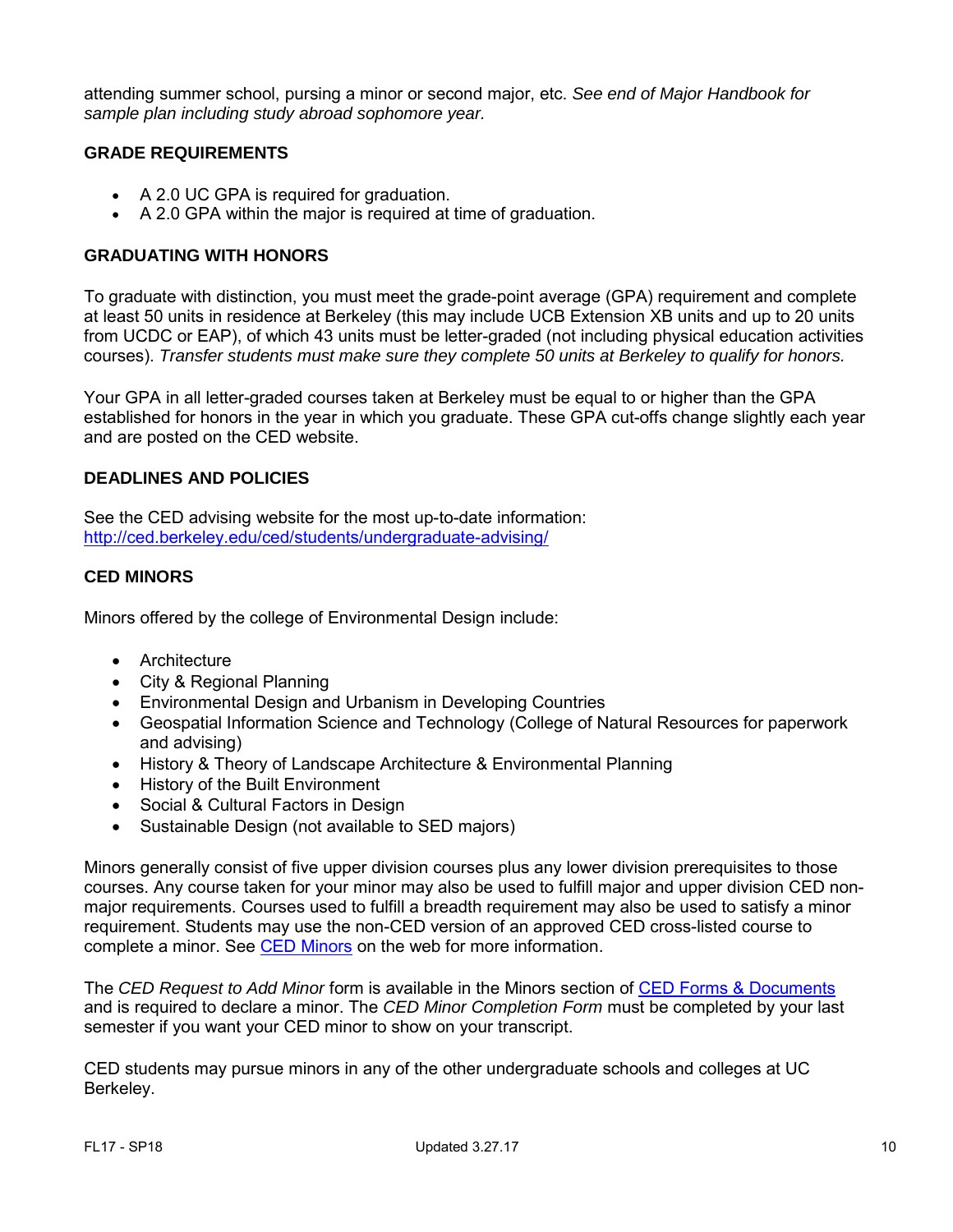## **ACADEMIC PROGRESS REPORT (APR)**

Track your degree progress via your Academic Progress Report in CalCentral (calcentral.berkeley.edu). If you notice any errors in your Academic Progress Report, notify your CED adviser immediately.

#### **COST OF ATTENDANCE ADJUSTMENT (FINANCIAL AID BUDGET APPEALS)**

Students are allowed to submit a request to the Financial Aid Office to increase the size of their standard budget for certain expenses that are above the standard amounts: housing, a computer (once every three years), uninsured medical/dental/optical expenses, and child care.

In addition, CED students who are enrolled in a studio course may submit a Cost of Attendance Adjustment request ("budget appeal") for additional loan or work-study to help cover studio-related expenses. To request additional financial aid to help with studio expenses, you will need to include with your appeal the "Estimated Undergrad Studio Expenses for Financial Aid Appeals" document, available on the CED website:<http://ced.berkeley.edu/ced/students/undergraduate-advising/forms-documents/>

For more information on the Cost of Attendance Adjustment, see [http://financialaid.berkeley.edu/cost](http://financialaid.berkeley.edu/cost-attendance-adjustment)[attendance-adjustment](http://financialaid.berkeley.edu/cost-attendance-adjustment)**.** 

#### **HEALTH AND WELLNESS**

CED values the health and wellness of our students. We encourage all students to take care of themselves as they learn and progress through the academic rigor of their respective majors. To take advantage of personal counseling or coaching services, students have the option of meeting with our in-house mental health counselor OR seeking counseling at the following on-campus offices:

University Health Services (Tang Center):<https://uhs.berkeley.edu/counseling>

Drop-In Counseling at EOP:<https://uhs.berkeley.edu/counseling/satellite/chavez>

CED Counseling Services in Wurster Hall: [https://ced.berkeley.edu/students/counseling](https://ced.berkeley.edu/students/counseling-psychological-services)[psychological-services](https://ced.berkeley.edu/students/counseling-psychological-services) 

#### **UC BERKELEY FOOD PANTRY**

The Food Pantry provides emergency nonperishable food to UC Berkeley students while they explore campus food security resources.<http://pantry.asuc.org/>

## **CED PRIZES AND AWARDS**

One of the many financial resources available to CED students is the Prizes and Awards program. For more information see <http://ced.berkeley.edu/ced/students/prizes>

#### **CED CONNECTS**

[CED CONNECTS](http://ced.berkeley.edu/students/ced-connects/) is an online LinkedIn networking resource connecting CED students with alumni who can provide advice, information, and support. As a student, you can gain perspective on your long-term career goals; acquire advice on balancing education, career, and extracurricular activities; and receive honest feedback and encouragement. CED Connects on LinkedIn provides a powerful tool to let